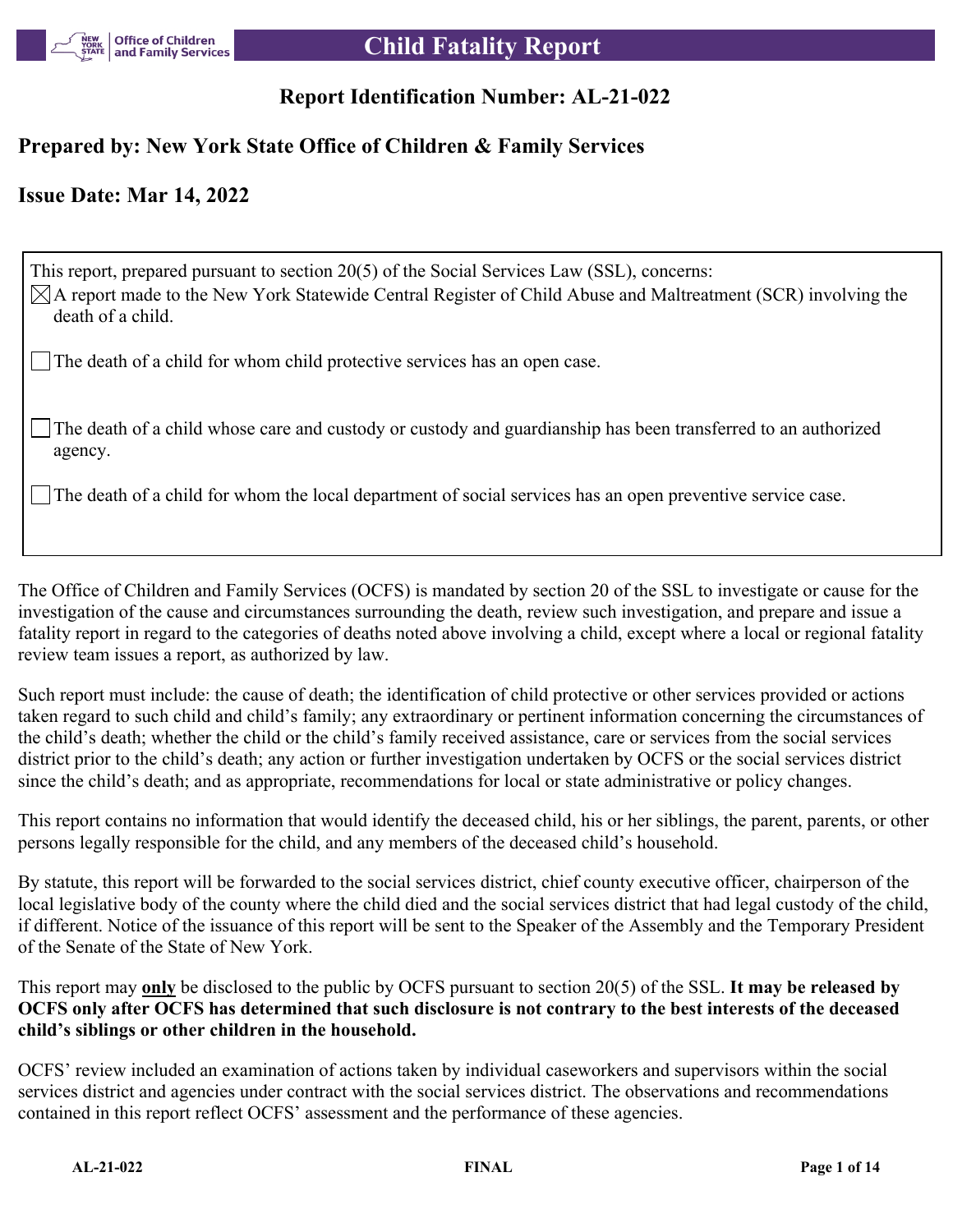

# **Abbreviations**

|                                                      | <b>Relationships</b>                                                  |                                       |
|------------------------------------------------------|-----------------------------------------------------------------------|---------------------------------------|
| <b>BM-Biological Mother</b>                          | <b>SM-Subject Mother</b>                                              | SC-Subject Child                      |
| <b>BF-Biological Father</b>                          | <b>SF-Subject Father</b>                                              | OC-Other Child                        |
| MGM-Maternal Grand Mother                            | <b>MGF-Maternal Grand Father</b>                                      | FF-Foster Father                      |
| PGM-Paternal Grand Mother                            | PGF-Paternal Grand Father                                             | DCP-Day Care Provider                 |
| MGGM-Maternal Great Grand Mother                     | MGGF-Maternal Great Grand Father                                      | PGGF-Paternal Great Grand Father      |
| PGGM-Paternal Great Grand Mother                     | MA/MU-Maternal Aunt/Maternal Uncle PA/PU-Paternal Aunt/Paternal Uncle |                                       |
| <b>FM-Foster Mother</b>                              | <b>SS-Surviving Sibling</b>                                           | <b>PS-Parent Sub</b>                  |
| CH/CHN-Child/Children                                | <b>OA-Other Adult</b>                                                 |                                       |
|                                                      | Contacts                                                              |                                       |
| <b>LE-Law Enforcement</b>                            | <b>CW-Case Worker</b>                                                 | CP-Case Planner                       |
| Dr.-Doctor                                           | ME-Medical Examiner                                                   | <b>EMS-Emergency Medical Services</b> |
| DC-Day Care                                          | FD-Fire Department                                                    | <b>BM-Biological Mother</b>           |
| <b>CPS-Child Protective Services</b>                 |                                                                       |                                       |
|                                                      | <b>Allegations</b>                                                    |                                       |
| <b>FX-Fractures</b>                                  | <b>II-Internal Injuries</b>                                           | L/B/W-Lacerations/Bruises/Welts       |
| S/D/S-Swelling/Dislocation/Sprains                   | C/T/S-Choking/Twisting/Shaking                                        | B/S-Burns/Scalding                    |
| P/Nx-Poisoning/ Noxious Substance                    | <b>XCP-Excessive Corporal Punishment</b>                              | PD/AM-Parent's Drug Alcohol Misuse    |
| CD/A-Child's Drug/Alcohol Use                        | <b>LMC-Lack of Medical Care</b>                                       | <b>EdN-Educational Neglect</b>        |
| <b>EN-Emotional Neglect</b>                          | <b>SA-Sexual Abuse</b>                                                | M/FTTH-Malnutrition/Failure-to-thrive |
| IF/C/S-Inadequate Food/ Clothing/<br>Shelter         | <b>IG-Inadequate Guardianship</b>                                     | LS-Lack of Supervision                |
| Ab-Abandonment                                       | OTH/COI-Other                                                         |                                       |
|                                                      | <b>Miscellaneous</b>                                                  |                                       |
| <b>IND-Indicated</b>                                 | UNF-Unfounded                                                         | SO-Sexual Offender                    |
| Sub-Substantiated                                    | Unsub-Unsubstantiated                                                 | <b>DV-Domestic Violence</b>           |
| LDSS-Local Department of Social                      | <b>ACS-Administration for Children's</b>                              | NYPD-New York City Police             |
| Service                                              | Services                                                              | Department                            |
| PPRS-Purchased Preventive<br>Rehabilitative Services | TANF-Temporary Assistance to Needy<br>Families                        | FC-Foster Care                        |
| MH-Mental Health                                     | <b>ER-Emergency Room</b>                                              | <b>COS-Court Ordered Services</b>     |
| <b>OP-Order of Protection</b>                        | <b>RAP-Risk Assessment Profile</b>                                    | FASP-Family Assessment Plan           |
| <b>FAR-Family Assessment Response</b>                | Hx-History                                                            | Tx-Treatment                          |
| <b>CAC-Child Advocacy Center</b>                     | PIP-Program Improvement Plan                                          | yo-year(s) old                        |
| <b>CPR-Cardiopulmonary Resuscitation</b>             | ASTO-Allowing Sex Abuse to Occur                                      |                                       |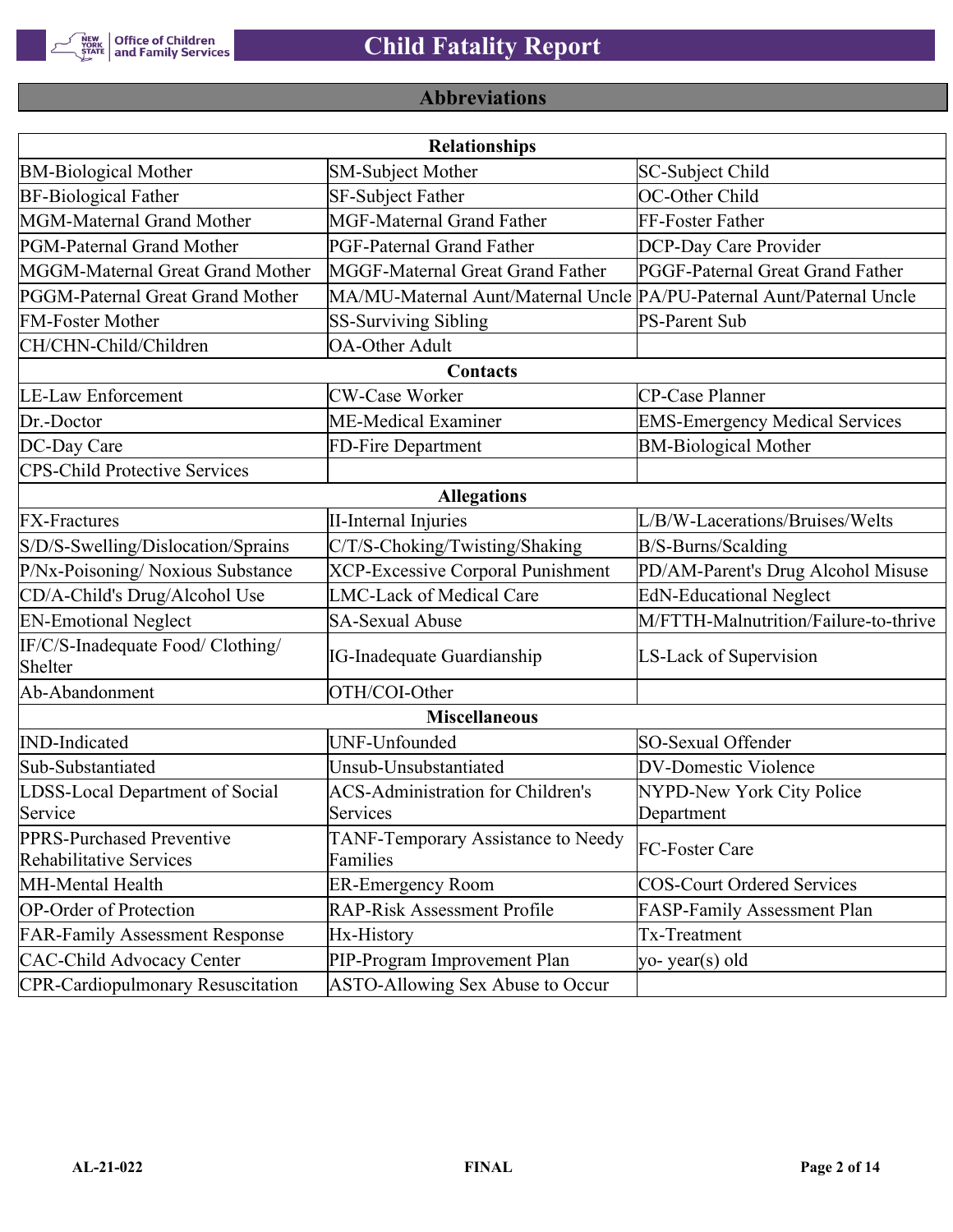

### **Case Information**

**Report Type:** Child Deceased **Jurisdiction:** Albany **Date of Death:** 09/22/2021

**Age:** 8 month(s) **Gender:** Female **Initial Date OCFS Notified:** 09/22/2021

#### **Presenting Information**

An SCR report alleged that on 9/22/21, the mother put the 8-month-old subject child down for a nap at approximately 5:30PM. The mother checked on the child and removed a pacifier from the child's mouth. The child was still alive at that time. The mother went outside to smoke a cigarette. During that time, the mother's friend arrived at the home and went to check on the child. The mother's friend noticed the child was not breathing and had blood around her mouth. The friend picked the child up and brought her outside to where the mother was. The mother, the friend, and several bystanders attempted to perform cardiopulmonary resuscitation. Law enforcement was called at 5:45PM. After waiting for a period of time, the mother left to take the child to the hospital on her own. Upon arrival at the hospital, resuscitation efforts were unsuccessful and the child was pronounced deceased. The child was otherwise healthy and the mother had no explanation for the death.

#### **Executive Summary**

On 9/22/21, the Albany County Department for Children, Youth and Families (ACDCYF) received an SCR report regarding the death of the 8-month-old female child that occurred on the same day. At the time of the child's death, she resided with her mother, grandmother, 5-year-old sibling and 7-year-old sibling. The father resided outside of the home and visited with the child. The father had two other children who resided with their mother. The siblings were assessed to be safe with their parents.

ACDCYF conducted a joint investigation with law enforcement to gather information regarding the fatality. It was learned on 9/22/21, the child was home with the mother and siblings. The mother placed the child down for a nap on her back, on the mother's queen-sized bed. The mother went outside to smoke a cigarette. While the mother was outside, a friend came to the home to visit. At the mother's request, the friend checked on the child, who returned outside and reported no concerns. The mother and friend then heard the siblings screaming and the friend went to check on the children and discovered the subject child on the mother's bed unresponsive. The friend ran the child outside to the mother. A neighbor initiated CPR and a bystander called 911. The mother was informed by 911 dispatch that emergency services were occupied with other calls and unable to immediately assist. A bystander transported the child and mother to the hospital, where the child was pronounced deceased.

An autopsy was performed and the preliminary results did not show any indicators of physical abuse or maltreatment. The preliminary cause of death was accidental positional asphyxia from entrapment in adult sized bedding material. The official cause and manner of death were pending the toxicology report. At the time the report was written, there had been no criminal charges filed related to the child's death.

ACDCYF had not yet determined the allegations at the time this report was written. ACDCYF offered the mother, father, grandmother, and siblings grief counseling services and provided the mother with information on burial assistance. ACDCYF referred the mother to voluntary prevention services to assist the mother with the initiation of mental health services, assist with housing, and provide parenting education. The mother initially agreed to engage; however, she later declined to further participate and her services case was closed on 12/30/21.

#### **PIP Requirement**

For citations identified in historical cases, ACDCYF will submit a PIP to the Albany Regional Office within 30 days of receipt of this report. The PIP will identify action(s) ACDCYF has taken, or will take, to address the cited issue(s). For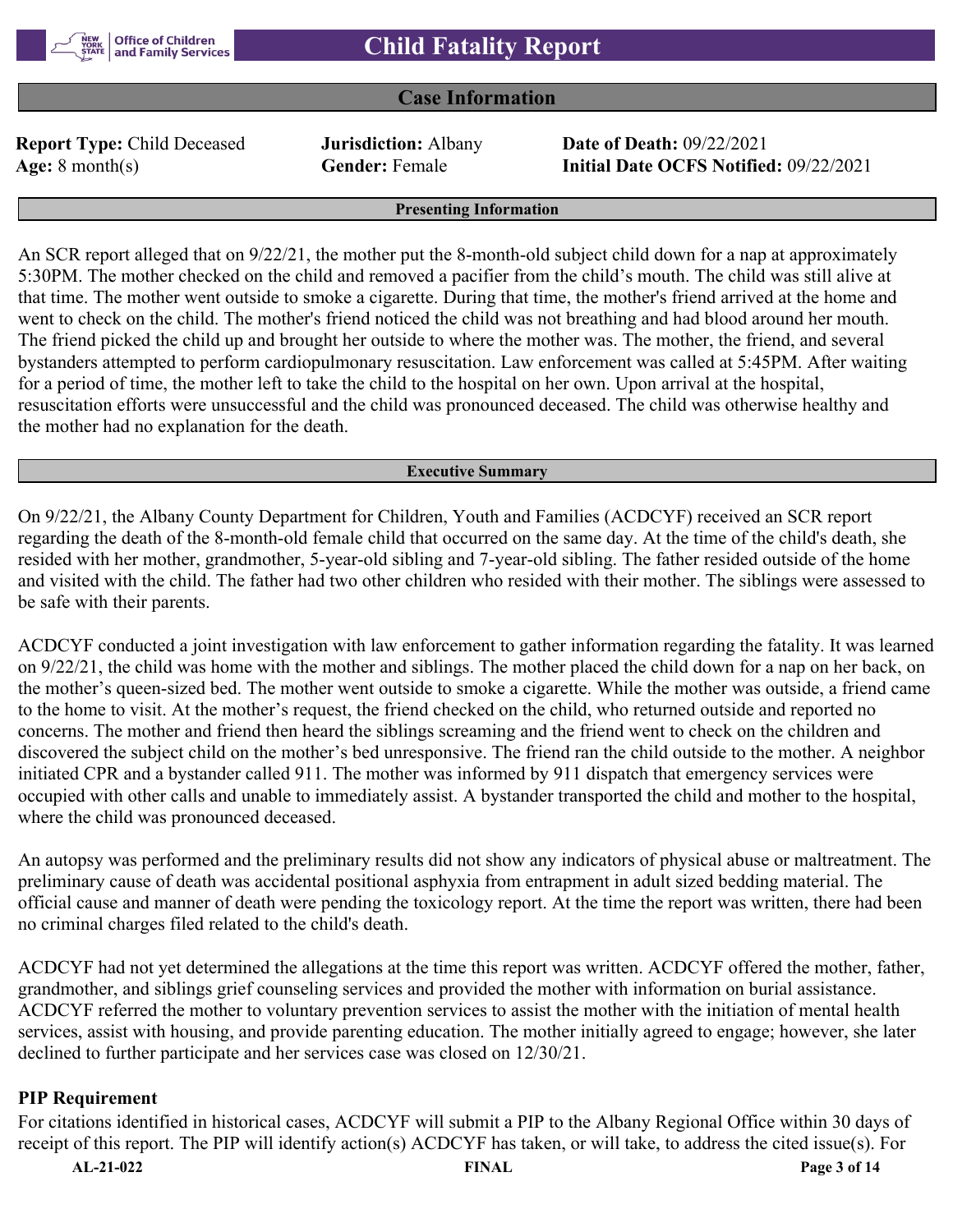issues where a PIP is currently implemented, ACDCYF will review the plan and revise as needed to address ongoing concerns.

# **Findings Related to the CPS Investigation of the Fatality**

**Safety Assessment:**

| Was sufficient information gathered to make the decision recorded on the:                                                                                                   |                                                         |
|-----------------------------------------------------------------------------------------------------------------------------------------------------------------------------|---------------------------------------------------------|
| <b>Approved Initial Safety Assessment?</b><br>$\circ$                                                                                                                       | Yes                                                     |
| Safety assessment due at the time of determination?<br>$\circ$                                                                                                              | N/A                                                     |
| Was the safety decision on the approved Initial Safety Assessment appropriate? Yes<br>$\bullet$                                                                             |                                                         |
| <b>Determination:</b>                                                                                                                                                       |                                                         |
| Was sufficient information gathered to make determination(s) for all allegations $N/A$<br>$\bullet$<br>as well as any others identified in the course of the investigation? |                                                         |
| Was the determination made by the district to unfound or indicate<br>$\bullet$<br>appropriate?                                                                              | N/A                                                     |
| <b>Explain:</b>                                                                                                                                                             |                                                         |
| The CPS investigation had not yet been determined at the time this report was written.                                                                                      |                                                         |
| Was the decision to close the case appropriate?                                                                                                                             | N/A                                                     |
| Was casework activity commensurate with appropriate and relevant statutory or<br>regulatory requirements?                                                                   | Yes                                                     |
| Was there sufficient documentation of supervisory consultation?                                                                                                             | Yes, the case record has<br>detail of the consultation. |
| Explain:                                                                                                                                                                    |                                                         |

There were several detailed supervisory consultations documented throughout the investigation. Casework activity was commensurate with case circumstances.

**Required Actions Related to the Fatality**

Are there Required Actions related to the compliance issue(s)?  $\Box$  Yes  $\Box$  No

# **Fatality-Related Information and Investigative Activities**

**Incident Information**

**Date of Death:** 09/22/2021 **Time of Death:** 06:13 PM

**Time of fatal incident, if different than time of death:** 05:00 PM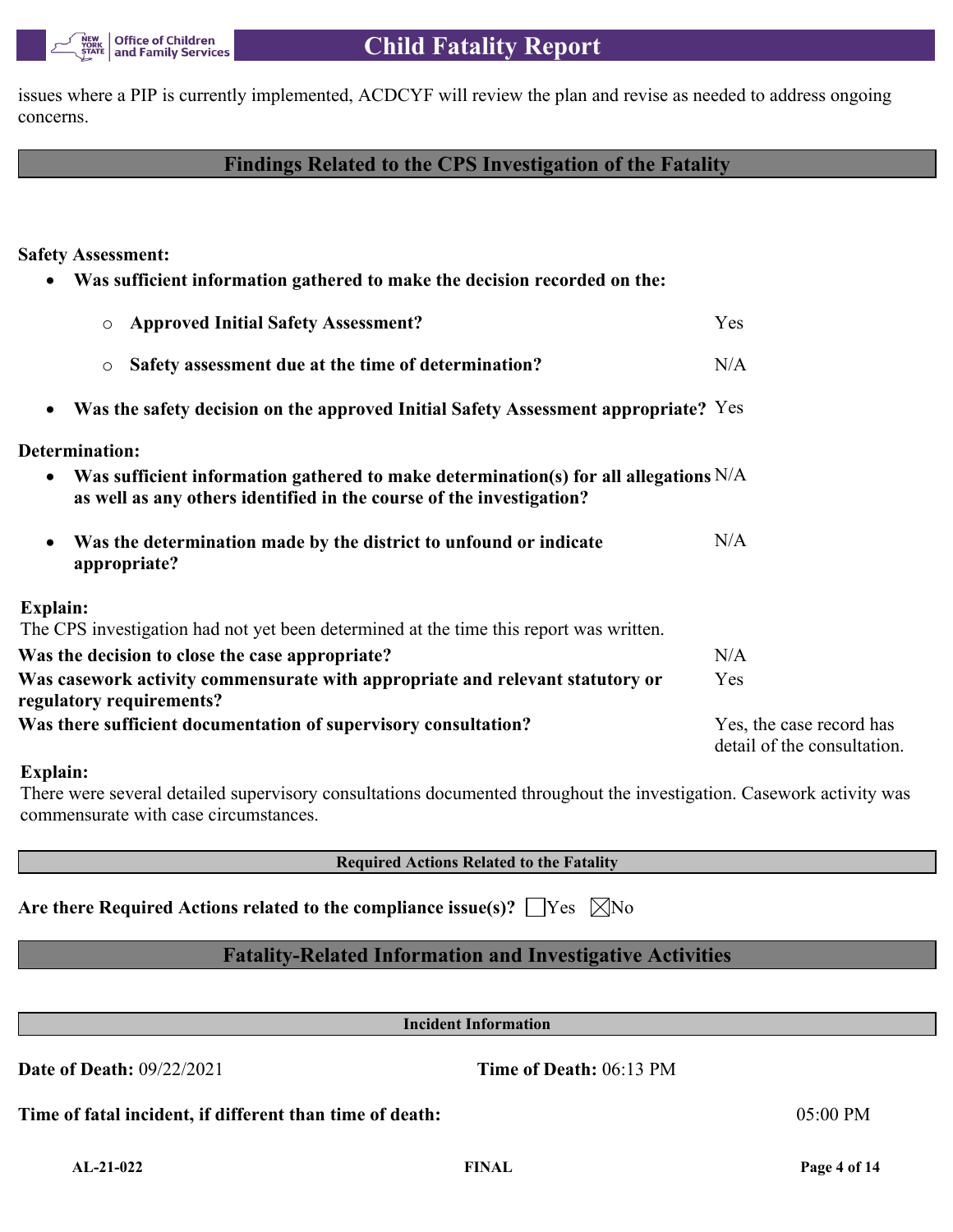| <b>Office of Children</b><br><b>NEW<br/>YORK</b><br>and Family Services<br><b>STATE</b> | <b>Child Fatality Report</b>                                                                                                                      |                            |
|-----------------------------------------------------------------------------------------|---------------------------------------------------------------------------------------------------------------------------------------------------|----------------------------|
| County where fatality incident occurred:                                                |                                                                                                                                                   | Albany                     |
| Was 911 or local emergency number called?                                               |                                                                                                                                                   | Yes                        |
| Time of Call:                                                                           |                                                                                                                                                   | 05:40 PM                   |
| Did EMS respond to the scene?                                                           |                                                                                                                                                   | N <sub>o</sub>             |
|                                                                                         | At time of incident leading to death, had child used alcohol or drugs?                                                                            | N/A                        |
| Child's activity at time of incident:                                                   |                                                                                                                                                   |                            |
| $\boxtimes$ Sleeping                                                                    | Working                                                                                                                                           | Driving / Vehicle occupant |
| Playing                                                                                 | Eating                                                                                                                                            | Unknown                    |
| Other                                                                                   |                                                                                                                                                   |                            |
|                                                                                         | Did child have supervision at time of incident leading to death? Yes<br>How long before incident was the child last seen by caretaker? 40 Minutes |                            |
|                                                                                         | At time of incident was supervisor impaired? Not impaired.                                                                                        |                            |
| At time of incident supervisor was:                                                     |                                                                                                                                                   |                            |
| Distracted                                                                              | Absent                                                                                                                                            |                            |
| Asleep                                                                                  | Other: Outside smoking a cigarette                                                                                                                |                            |

**Total number of deaths at incident event:**

**Children ages 0-18:** 1

**Adults:** 0

#### **Household Composition at time of Fatality**

| <b>Household</b>           | Relationship                         | Role                | Gender | Age                 |
|----------------------------|--------------------------------------|---------------------|--------|---------------------|
| Deceased Child's Household | Deceased Child                       | Alleged Victim      | Female | $\sqrt{8}$ Month(s) |
| Deceased Child's Household | Grandparent                          | No Role             | Female | $58$ Year(s)        |
| Deceased Child's Household | Mother                               | Alleged Perpetrator | Female | $24$ Year(s)        |
| Deceased Child's Household | Sibling                              | No Role             | Female | $7$ Year(s)         |
| Deceased Child's Household | Sibling                              | No Role             | Female | $5$ Year(s)         |
| Other Household 1          | Father                               | No Role             | Male   | $32$ Year(s)        |
| Other Household 2          | Other Adult - Father of the siblings | No Role             | Male   | $29$ Year(s)        |

#### **LDSS Response**

Upon receipt of the SCR report on 9/22/21, ACDCYF initiated their investigation and coordinated efforts with LE, sent notification to the ME and DA and gathered information from first responders. ACDCYF assessed the safety of the SSs, interviewed the parents and spoke to collaterals.

ACDCYF and LE completed a joint interview with the SM. The SM reported the SC typically slept in a crib in her room; however, the night prior to the death the SM was cleaning the floors and had placed various items in the SC's crib. On the day of the fatality, at approximately 9:30AM, the SM bottle fed the SC and took a nap in the SM's bed with her. The SM woke up and cleaned the house. The SC was on the SM's bed, dancing and clapping along to the SM's music as she cleaned. The SM stated she also had the SC do tummy time. Throughout the remainder of the day, the SM fed the SC another bottle, placed her down for another nap in the SM's bed, and watched television with her. At approximately 5:00PM, the SC fell asleep, and the SM went outside to smoke a cigarette. The SM's friend arrived, and the SM asked the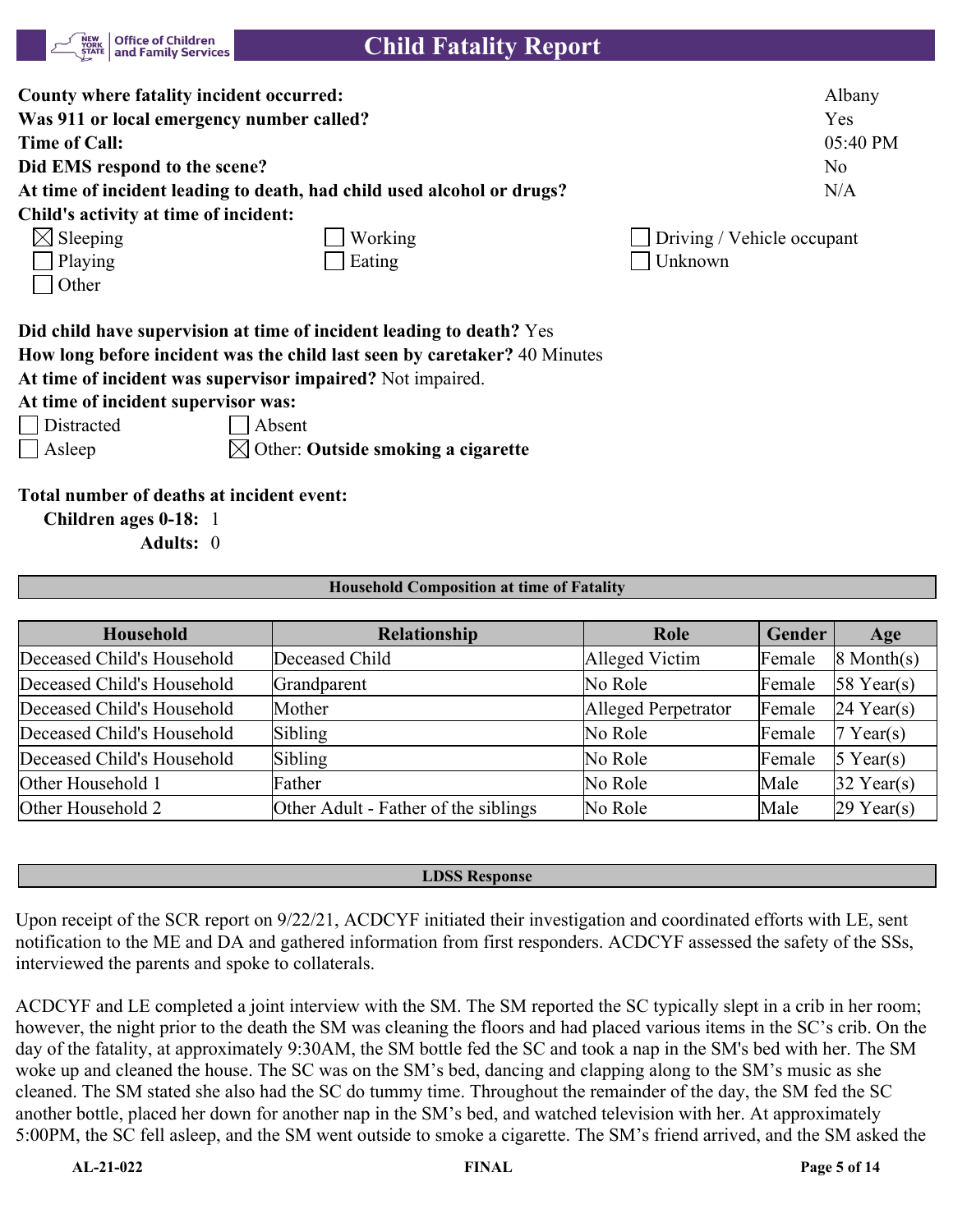

friend to check on the SC. The friend came back outside and said the SC was fine. The SM and friend stayed outside until the SSs began screaming the SC's name. The friend went to check on the children and returned outside with the SC, who was unresponsive. A neighbor began CPR on the SC and 911 was called. The SM reported 911 dispatch told her they were busy, and it could take a while for emergency services to arrive. An unknown woman arrived to the scene and offered to drive the SM and SC to the hospital. An unknown male in the car performed CPR on route to the hospital. On the way, they saw a LE officer, who assisted with CPR and then escorted the vehicle with the SC to the hospital. Life saving measures continued at the hospital, but were unsuccessful and the SC was pronounced deceased.

ACDCYF interviewed the SSs. The 7yo reported that prior to the SC being discovered unresponsive, she was on the floor of the SM's bedroom playing a game on a cell phone. The SC was sleeping on the SM's bed. The SM went outside, and the SS checked on the SC. The SS noticed the SC was lying on her side and her nose was bleeding. The SS picked up the SC and her head and arms began to hang. The SS stated she began to cry very loud, and the SM's friend came to check on her and brought the SC outside to the SM. The 7yo reported there was a blanket beside the SC and a pillow on the bed, but the SC's face was not near the pillow. The 5yo reported that she went into the bedroom and saw the SC and began to cry. The SM's friend reported when she went to check on the SSs screaming, the she observed 7yo SS picking the SC up off a pillow and the SC was limp with no color.

The MGM was interviewed and reported she was at work when the fatality occurred. The MGM stated prior to the death, the SC was well, was sitting up independently, rolling over and was working on crawling. The MGM reported no concerns for the SM's care of the SC. The BF was interviewed and reported no concerns about the SM's care of the CHN, but had concerns for the SM's MH.

ACDCYF interviewed the officer whom the family encountered on route to the hospital. He confirmed he was approached by the SM, who was yelling the SC was not breathing. The officer performed infant CPR and demonstrated it to the family. The officer reported EMS had not yet responded so he escorted the family to the hospital. The officer reported no concerns for the SM being impaired. ACDCYF requested information from the pediatrician, who reported that the CHN were behind on physicals and were in need of immunizations. The SM was referred to developmental pediatrics for the SC; however, she missed the appointment and did not reschedule. ACDCYF sent written notice to the SM regarding the SSs being behind with their medical appointments. There were concerns for the SSs' enrollment in school, which were addressed by ACDCYF.

#### **Official Manner and Cause of Death**

**Official Manner:** Pending **Primary Cause of Death:** Pending **Person Declaring Official Manner and Cause of Death:** Medical Examiner

#### **Multidisciplinary Investigation/Review**

**Was the fatality investigation conducted by a Multidisciplinary Team (MDT)?**Yes

# **Was the fatality referred to an OCFS approved Child Fatality Review Team?**Yes

**Comments:** ACDCYF referred the fatality to their OCFS approved Child Fatality Review Team. The fatality was reviewed on 9/27/21.

| <b>SCR Fatality Report Summary</b> |                               |                                     |  |  |  |
|------------------------------------|-------------------------------|-------------------------------------|--|--|--|
|                                    | Allegation(s)                 | <b>Allegation</b><br><b>Outcome</b> |  |  |  |
|                                    | <b>Alleged Perpetrator(s)</b> |                                     |  |  |  |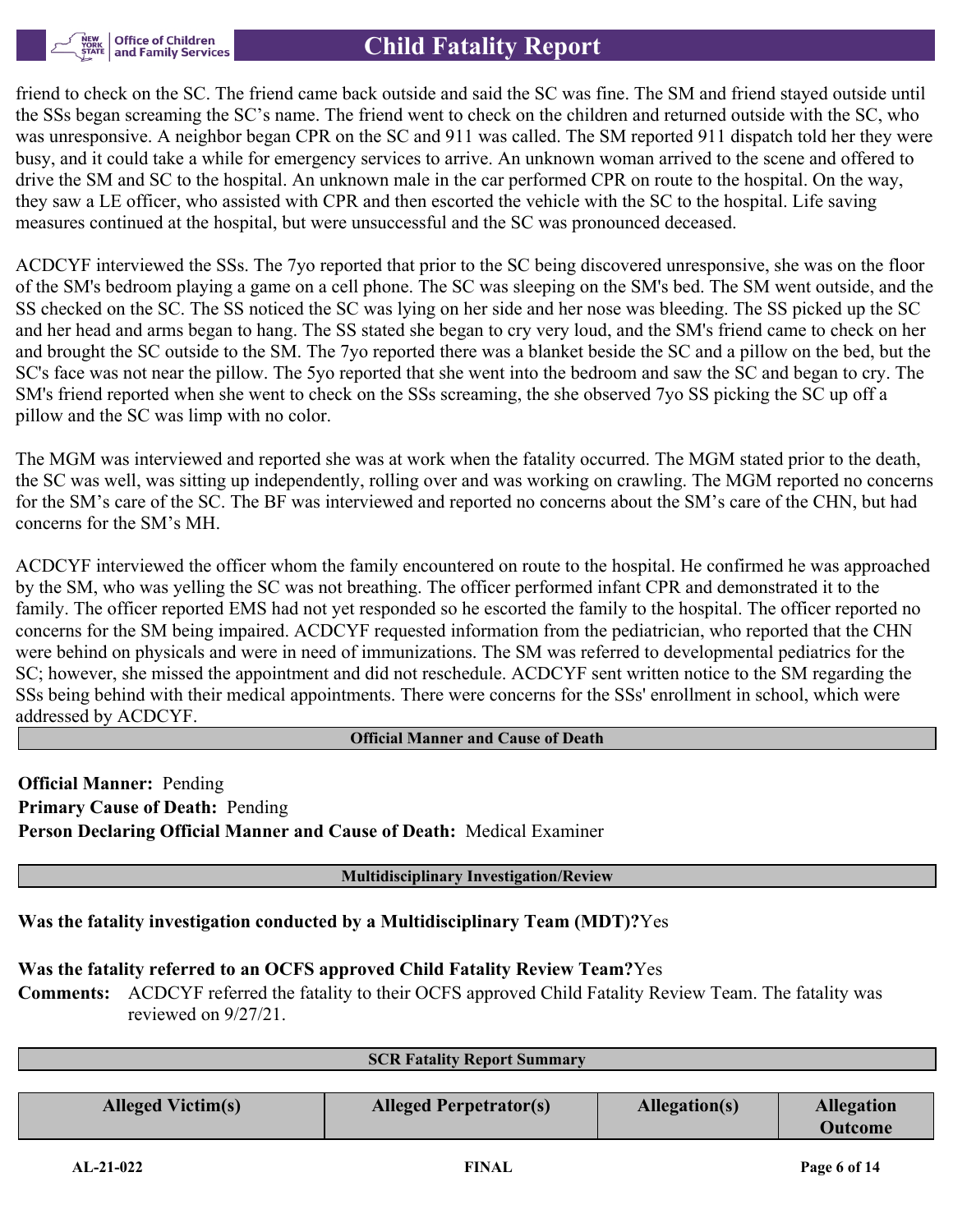#### Office of Children<br>| and Family Services NEW<br>YORK<br>STATE

# **Child Fatality Report**

| 059545 - Deceased Child, Female, 8<br>Mons | $ 059558$ - Mother, Female, 24<br>$\text{Year}(s)$ | DOA / Fatality | Pending |
|--------------------------------------------|----------------------------------------------------|----------------|---------|
| 059545 - Deceased Child, Female, 8         | $ 059558$ - Mother, Female, 24                     | Inadequate     | Pending |
| Mons                                       | $\text{Year}(s)$                                   | Guardianship   |         |

#### **CPS Fatality Casework/Investigative Activities**

|                                                                                                                                                                           | Yes         | $\bf No$ | N/A | <b>Unable to</b><br><b>Determine</b> |
|---------------------------------------------------------------------------------------------------------------------------------------------------------------------------|-------------|----------|-----|--------------------------------------|
| All children observed?                                                                                                                                                    | $\boxtimes$ |          |     |                                      |
| When appropriate, children were interviewed?                                                                                                                              | $\boxtimes$ |          |     |                                      |
| Alleged subject(s) interviewed face-to-face?                                                                                                                              | $\boxtimes$ |          |     |                                      |
| All 'other persons named' interviewed face-to-face?                                                                                                                       | $\bowtie$   |          |     |                                      |
| Contact with source?                                                                                                                                                      | $\boxtimes$ |          |     |                                      |
| All appropriate Collaterals contacted?                                                                                                                                    | $\boxtimes$ |          |     |                                      |
| Was a death-scene investigation performed?                                                                                                                                | $\bowtie$   |          |     |                                      |
| Was there discussion with all parties (youth, other household members,<br>and staff) who were present that day (if nonverbal, observation and<br>comments in case notes)? | $\boxtimes$ |          |     |                                      |
| Coordination of investigation with law enforcement?                                                                                                                       | $\bowtie$   |          |     |                                      |
| Was there timely entry of progress notes and other required<br>documentation?                                                                                             | $\boxtimes$ |          |     |                                      |

| <b>Fatality Safety Assessment Activities</b>                                                                                                    |             |          |     |                                      |
|-------------------------------------------------------------------------------------------------------------------------------------------------|-------------|----------|-----|--------------------------------------|
|                                                                                                                                                 |             |          |     |                                      |
|                                                                                                                                                 | Yes         | $\bf No$ | N/A | <b>Unable to</b><br><b>Determine</b> |
| Were there any surviving siblings or other children in the household?                                                                           | $\boxtimes$ |          |     |                                      |
| Was there an adequate assessment of impending or immediate danger to surviving siblings/other children in the<br>household named in the report: |             |          |     |                                      |
| Within 24 hours?                                                                                                                                | $\times$    |          |     |                                      |
| At 7 days?                                                                                                                                      | $\boxtimes$ |          |     |                                      |
| At 30 days?                                                                                                                                     | $\boxtimes$ |          |     |                                      |
| Was there an approved Initial Safety Assessment for all surviving<br>siblings/ other children in the household within 24 hours?                 | $\boxtimes$ |          |     |                                      |
| Are there any safety issues that need to be referred back to the local<br>district?                                                             |             | $\times$ |     |                                      |
|                                                                                                                                                 |             |          |     |                                      |
| When safety factors were present that placed the surviving siblings/other                                                                       |             |          |     |                                      |

| When safety factors were present that placed the surviving siblings/other<br>children in the household in impending or immediate danger of serious<br>harm, were the safety interventions, including parent/caretaker actions<br>adequate? |              |  | $\boxtimes$ |              |  |
|--------------------------------------------------------------------------------------------------------------------------------------------------------------------------------------------------------------------------------------------|--------------|--|-------------|--------------|--|
| $AL-21-022$                                                                                                                                                                                                                                | <b>FINAL</b> |  |             | Page 7 of 14 |  |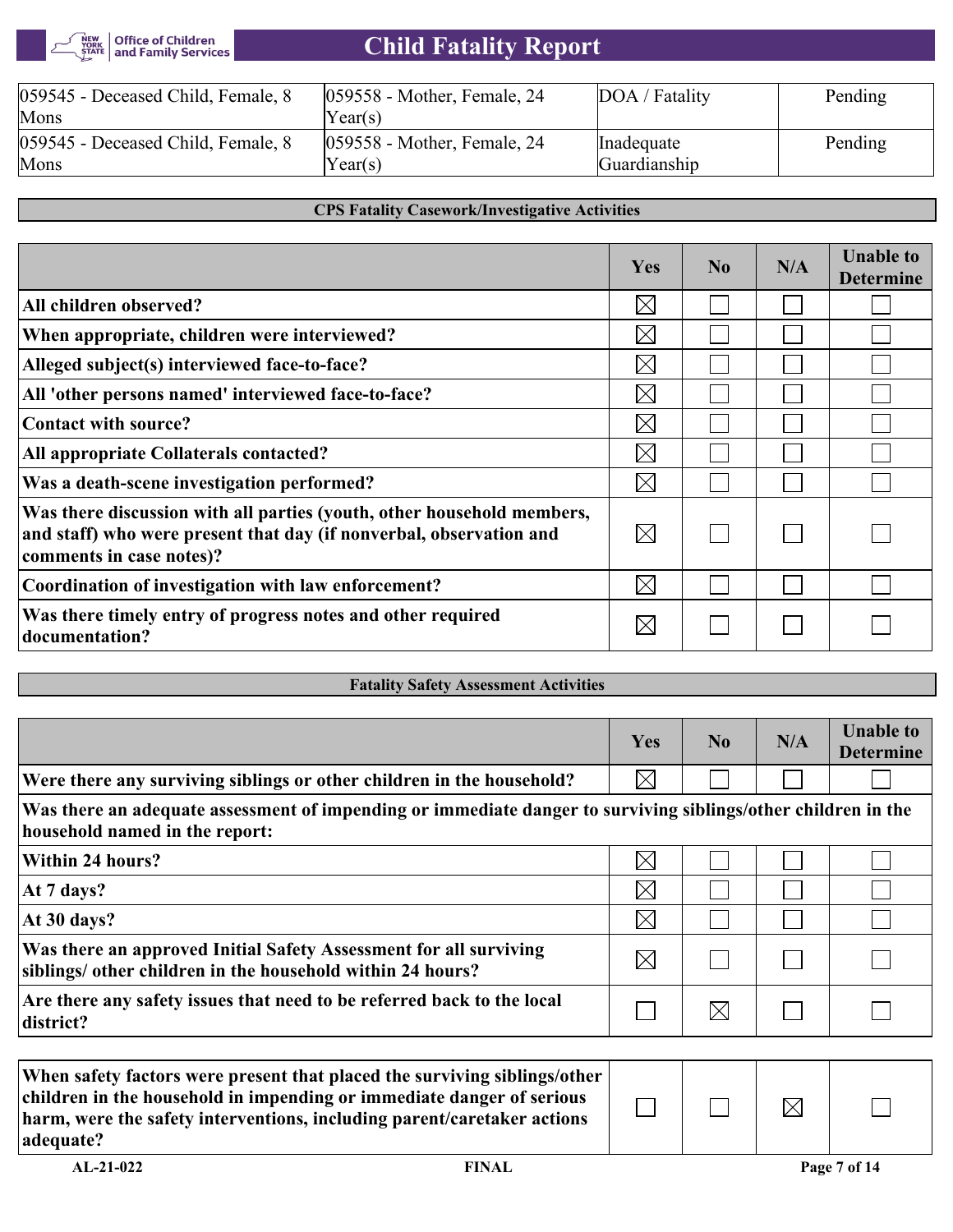

#### **Fatality Risk Assessment / Risk Assessment Profile**

|                                                                                                                                                             | <b>Yes</b> | $\bf No$ | N/A      | <b>Unable to</b><br><b>Determine</b> |
|-------------------------------------------------------------------------------------------------------------------------------------------------------------|------------|----------|----------|--------------------------------------|
| Was the risk assessment/RAP adequate in this case?                                                                                                          |            |          | $\times$ |                                      |
| During the course of the investigation, was sufficient information<br>gathered to assess risk to all surviving siblings/other children in the<br>household? | IХI        |          |          |                                      |
| Was there an adequate assessment of the family's need for services?                                                                                         | $\bowtie$  |          |          |                                      |
| Did the protective factors in this case require the LDSS to file a petition<br>in Family Court at any time during or after the investigation?               |            |          |          |                                      |
| Were appropriate/needed services offered in this case                                                                                                       | $\times$   |          |          |                                      |
| <b>Explain:</b>                                                                                                                                             |            |          |          |                                      |

The Risk Assessment Profile had not yet been completed at the time this report was written.

#### **Placement Activities in Response to the Fatality Investigation**

|                                                                                                                                                                                                       | Yes | N <sub>0</sub> | N/A | <b>Unable to</b><br><b>Determine</b> |
|-------------------------------------------------------------------------------------------------------------------------------------------------------------------------------------------------------|-----|----------------|-----|--------------------------------------|
| Did the safety factors in the case show the need for the surviving<br>siblings/other children in the household be removed or placed in foster<br>care at any time during this fatality investigation? |     | $\times$       |     |                                      |
| Were there surviving children in the household that were removed either<br>as a result of this fatality report / investigation or for reasons unrelated<br>to this fatality?                          |     | $\times$       |     |                                      |

#### **Legal Activity Related to the Fatality**

**Was there legal activity as a result of the fatality investigation?** There was no legal activity.

#### **Services Provided to the Family in Response to the Fatality Provided Offered, Needed CDR Offered, Not Services After but Unknown but N/A Lead to Offered Refused if Used Unavailable Referral Death**  $\boxtimes$ **Bereavement counseling**  $\mathbf{L}$  $\boxtimes$ **Economic support**  $\times$ **Funeral arrangements**  $\boxtimes$ **Housing assistance**  $\times$  $\Box$  $\mathbf{L}$  $\sim$ **Mental health services** l a  $\boxtimes$ **Foster care**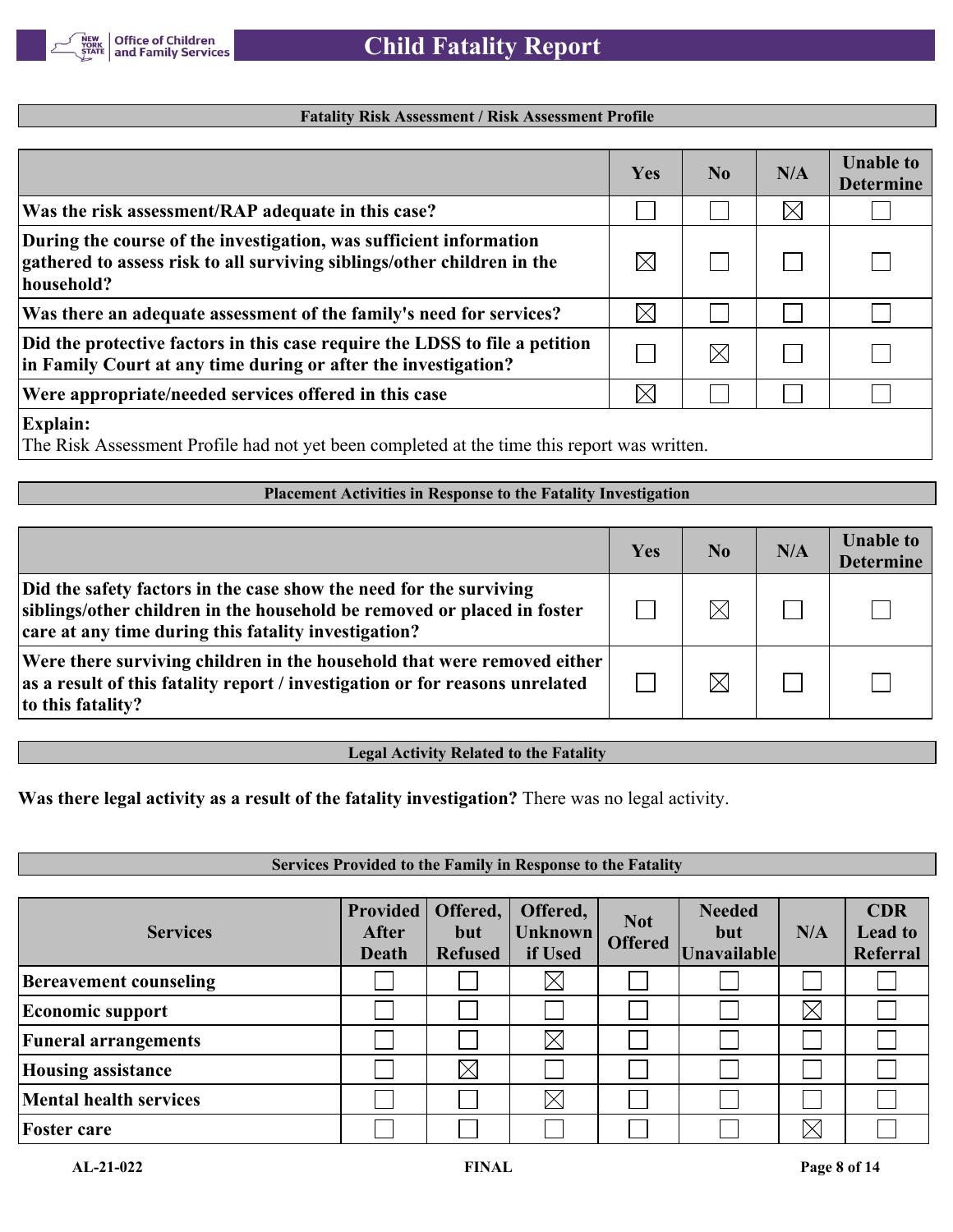| <b>Health care</b>                          |             |          |  | $\boxtimes$ |  |
|---------------------------------------------|-------------|----------|--|-------------|--|
| <b>Legal services</b>                       |             |          |  | $\boxtimes$ |  |
| <b>Family planning</b>                      |             |          |  | $\boxtimes$ |  |
| <b>Homemaking Services</b>                  |             |          |  | $\boxtimes$ |  |
| <b>Parenting Skills</b>                     |             | $\times$ |  |             |  |
| Domestic Violence Services                  |             |          |  | $\boxtimes$ |  |
| <b>Early Intervention</b>                   |             |          |  | $\boxtimes$ |  |
| Alcohol/Substance abuse                     |             |          |  | $\boxtimes$ |  |
| <b>Child Care</b>                           |             |          |  | $\boxtimes$ |  |
| Intensive case management                   |             | $\times$ |  |             |  |
| <b>Family or others as safety resources</b> | $\boxtimes$ |          |  |             |  |
| Other                                       |             |          |  | $\times$    |  |

#### **Additional information, if necessary:**

Following the fatality, the SM initially agreed to a voluntary preventive services case in order to assist her with parenting skills, grief counseling, housing services, and enrollment of the siblings in school. Upon prevention's initial contact with the SM, she reported that she no longer wanted preventive services and the case was closed on 12/30/21. The MGM was a support for the family.

# **Were services provided to siblings or other children in the household to address any immediate needs and support their well-being in response to the fatality?** Yes

**Explain:**

The mother was provided with information on grief counseling services for the siblings.

### **Were services provided to parent(s) and other care givers to address any immediate needs related to the fatality?** Yes

**Explain:**

The mother and father were provided with information on grief counseling services and burial assistance.

# **History Prior to the Fatality**

| <b>Child Information</b>                                                             |     |  |  |
|--------------------------------------------------------------------------------------|-----|--|--|
| Did the child have a history of alleged child abuse/maltreatment?                    | Yes |  |  |
| Was the child ever placed outside of the home prior to the death?                    | No  |  |  |
| Were there any siblings ever placed outside of the home prior to this child's death? | No  |  |  |
| Was the child acutely ill during the two weeks before death?                         | No  |  |  |

#### **Infants Under One Year Old**

#### **During pregnancy, mother:**

 $\boxtimes$  Had medical complications / infections  $\Box$  Had heavy alcohol use

Misused over-the-counter or prescription drugs Smoked tobacco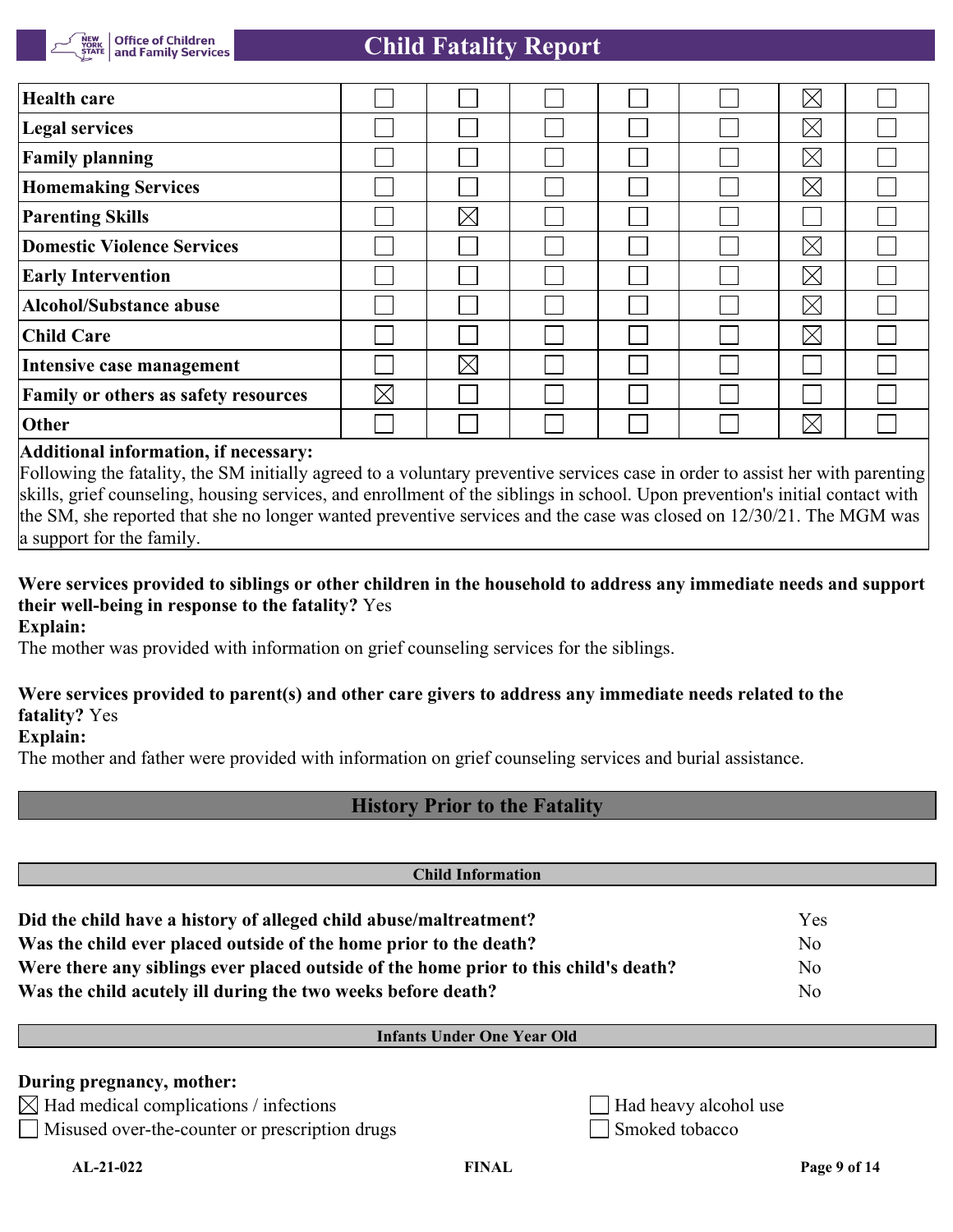

 $\boxtimes$  Experienced domestic violence  $\boxtimes$  Used illicit drugs

Was not noted in the case record to have any of the issues listed

# **Infant was born:**

Drug exposed **Exposed** Exposed Exposed Exposed Exposed Exposed Exposed Exposed Exposed Exposed Exposed Exposed Exposed Exposed Exposed Exposed Exposed Exposed Exposed Exposed Exposed Exposed Exposed Exposed Exposed Exposed

With neither of the issues listed noted in case record

# **CPS - Investigative History Three Years Prior to the Fatality**

| Date of<br><b>SCR</b><br><b>Report</b> | <b>Alleged</b><br>Victim(s) | <b>Alleged</b><br>Perpetrator(s) | Allegation(s)                    | <b>Allegation</b><br><b>Outcome</b> | Compliance <br>$Issue(s)$ |
|----------------------------------------|-----------------------------|----------------------------------|----------------------------------|-------------------------------------|---------------------------|
| $1/16/2021$ Days                       | Deceased Child, Female, 1   | Mother, Female, 23<br>'Years     | Parents Drug / Alcohol<br>Misuse | Unsubstantiated                     | Yes                       |

#### **Report Summary:**

An SCR report alleged that on 1/15/21, the mother gave birth to the subject child. The mother tested positive for marijuana at the time of delivery.

| <b>Report Determination: Unfounded</b> | <b>Date of Determination: 08/25/2021</b> |
|----------------------------------------|------------------------------------------|
|----------------------------------------|------------------------------------------|

#### **Basis for Determination:**

ACDCYF determined there was no credible evidence to substantiate the allegation against the mother and the case was unfounded and closed. While the parents admitted to use of marijuana there was no impact on the child. ACDCYF met with the family to address allegations in the report. The mother admitted to smoking marijuana due to having difficulty with her appetite during the pregnancy. The father admitted to smoking marijuana as well, but also not in the presence of the children. ACDCYF discussed the need for a sober caretaker and safe sleep with the parents.

#### **OCFS Review Results:**

ACDCYF initiated the investigation within 24 hours of receipt of the SCR report and assessed the SC and SSs' safety. ACDCYF discussed the SM's substance misuse with her, but did not document that a Plan of Safe Care was completed. The SC was born with a low birth weight and hospitalized. ACDCYF observed a safe sleep environment for the SC and had the SM sign a safe sleep checklist. The SC did not attend their 6-month well child exam and pediatrician reported concerns for developmental delays. It was recommended the SC be seen by a developmental pediatrician and it was unknown if this occurred. ACDCFY did not document any attempted contact with the family between 2/10/21 and 7/30/21.

|--|--|--|--|--|--|

#### **Issue:**

Failure to complete, document, and monitor a Plan of Safe Care

# **Summary:**

ACDCYF discussed the mother and father's substance use and the need for a sober caretaker; however, did not document that a Plan of Safe Care was completed.

#### **Legal Reference:**

17-OCFS-LCM-03 & 18-OCFS-LCM-06

#### **Action:**

ACDCYF will complete, document & monitor a plan of safe care that specifically addresses the child(ren) affected by substance abuse and the affected caregiver. ACDCYF will complete the required form (OCFS-2196 Plan of Safe Care), when developing and documenting the Plan of Safe Care with the family.

**Issue:**

Adequacy of Risk Assessment Profile (RAP)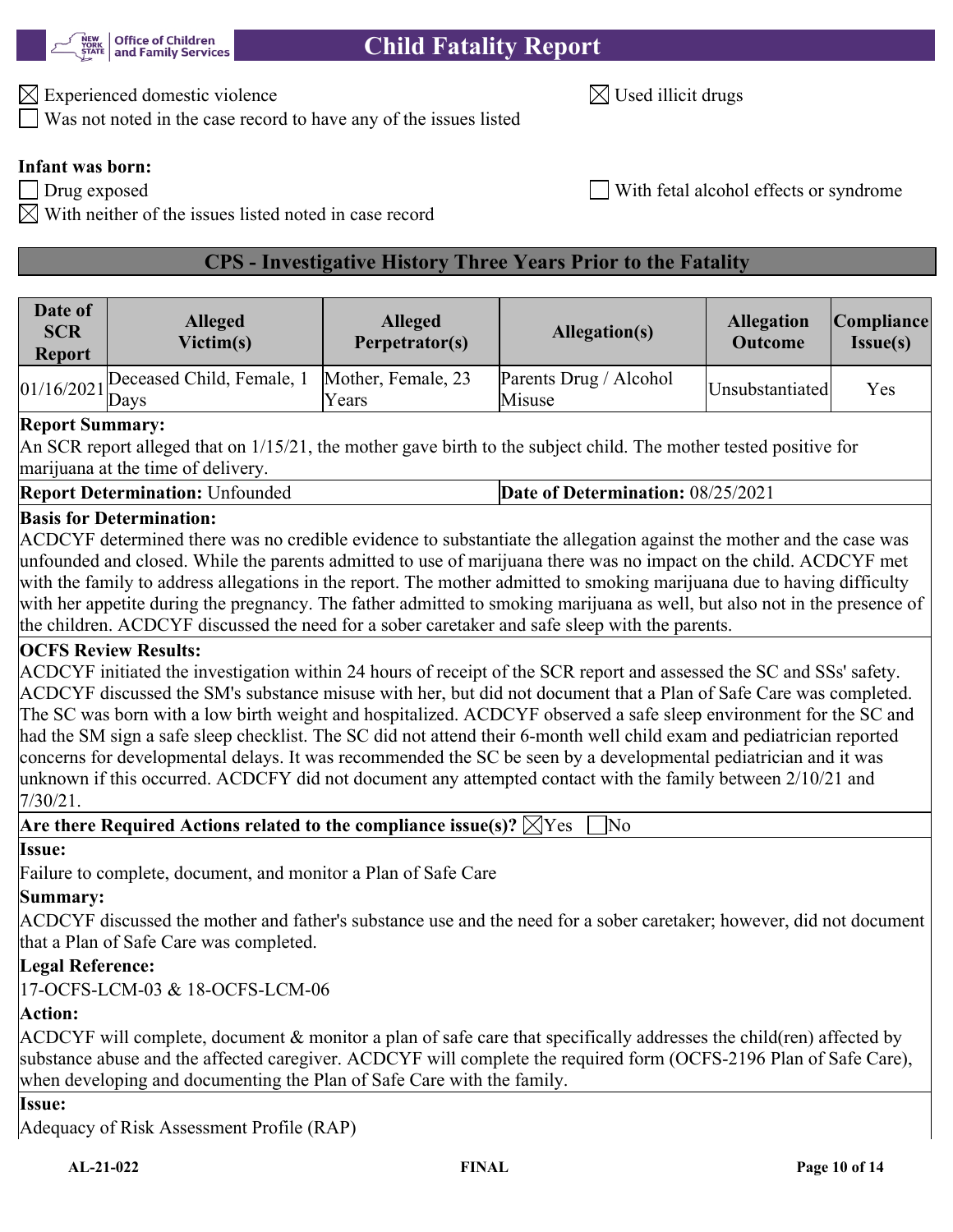

#### **Summary:**

The RAP indicated that the subject child tested positive for marijuana at birth; however, the record did not reflect that ACDCYF received information that the child's toxicology returned positive for marijuana.

#### **Legal Reference:**

18 NYCRR 432.2(d)

#### **Action:**

ACDCYF will consider all risk elements identified throughout the course of the investigation and accurately document such elements into the Risk Assessment Profile.

| Date of<br><b>SCR</b><br><b>Report</b> | <b>Alleged</b><br>Victim(s)                     | <b>Alleged</b><br>Perpetrator(s) | Allegation(s)       | <b>Allegation</b><br><b>Outcome</b> | Compliance <br>Issue(s) |
|----------------------------------------|-------------------------------------------------|----------------------------------|---------------------|-------------------------------------|-------------------------|
|                                        | $11/24/2020$ Sibling, Female, 6 Years           | Mother, Female, 23 Years         | Educational Neglect | Unsubstantiated                     | Yes                     |
|                                        | Sibling, Female, 6 Years Father, Male, 28 Years |                                  | Educational Neglect | Unsubstantiated                     |                         |

#### **Report Summary:**

An SCR report alleged that the 7-year-old sibling missed 49 days of the 2020-2021 school year and was failing as a result. The mother and father were aware but failed to adequately address the issue.

#### **Basis for Determination:**

ACDCYF determined there was no credible evidence to indicate the SCR report. ACDCYF interviewed the family and collaterals and found that the Covid-19 pandemic created multiple obstacles for the family. The mother's job responsibilities required her to be on her computer and she was unable to assist the sibling with their virtual schooling. ACDCYF determined that the sibling was promoted to the next academic grade, thus showing no impact on her education.

#### **OCFS Review Results:**

ACDCYF initiated the investigation within 24 hours of receipt of the SCR report. ACDCYF contacted the source, completed a CPS history check, provided written notice of the report, completed several home visits, and completed all assessments within required time frames and with accurate information. ACDCYF determined that the mother worked from home and had limited ability to assist the sibling with her virtual learning. The sibling was advanced to the next grade level. The SC was born during the investigation and was not added to the case. Although it was not documented that safe sleep guidance was provided, there was a concurrent investigation, in which it was reviewed and provided.

|  | Are there Required Actions related to the compliance issue(s)? $\boxtimes$ Yes $\Box$ No |  |  |  |
|--|------------------------------------------------------------------------------------------|--|--|--|
|--|------------------------------------------------------------------------------------------|--|--|--|

#### **Issue:**

A child was born during an open CPS investigation and not added to the report

#### **Summary:**

The subject child was born during the CPS investigation on 1/15/21 and the record did not reflect she was added to the SCR report.

#### **Legal Reference:**

18 NYCRR 432.2(b)(3)(ii)(e)

#### **Action:**

ACDCYF is required to obtain the name, age, and condition of other children in the home. ACDCYF will add all appropriate household members to open investigations.

| <b>Report</b> |
|---------------|
|---------------|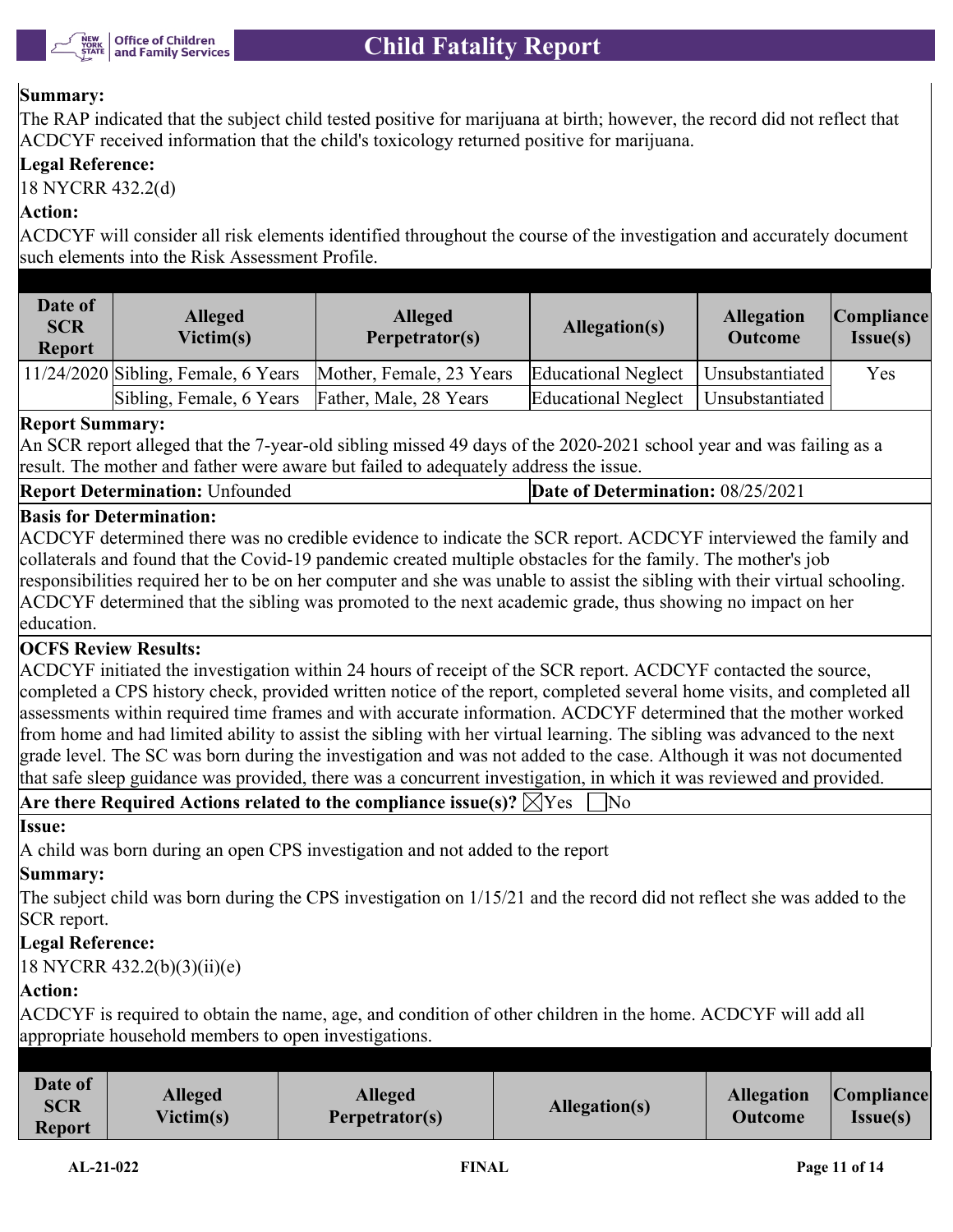

| 10/15/2019 | Sibling, Female, 5<br>Years | Grandparent, Female, 56<br>Years | Inadequate Guardianship          | Unsubstantiated | Yes |
|------------|-----------------------------|----------------------------------|----------------------------------|-----------------|-----|
|            | Sibling, Female, 5<br>Years | Grandparent, Female, 56<br>Years | Lack of Supervision              | Unsubstantiated |     |
|            | Sibling, Female, 4<br>Years | Grandparent, Female, 56<br>Years | Inadequate Guardianship          | Unsubstantiated |     |
|            | Sibling, Female, 4<br>Years | Grandparent, Female, 56<br>Years | Lack of Supervision              | Unsubstantiated |     |
|            | Sibling, Female, 5<br>Years | Mother, Female, 22 Years         | Inadequate Guardianship          | Unsubstantiated |     |
|            | Sibling, Female, 5<br>Years | Mother, Female, 22 Years         | Lack of Supervision              | Unsubstantiated |     |
|            | Sibling, Female, 5<br>Years | Mother, Female, 22 Years         | Parents Drug / Alcohol<br>Misuse | Unsubstantiated |     |
|            | Sibling, Female, 4<br>Years | Mother, Female, 22 Years         | Inadequate Guardianship          | Unsubstantiated |     |
|            | Sibling, Female, 4<br>Years | Mother, Female, 22 Years         | Lack of Supervision              | Unsubstantiated |     |
|            | Sibling, Female, 4<br>Years | Mother, Female, 22 Years         | Parents Drug / Alcohol<br>Misuse | Unsubstantiated |     |
|            | Sibling, Female, 5<br>Years | Father, Male, 27 Years           | Inadequate Guardianship          | Unsubstantiated |     |
|            | Sibling, Female, 5<br>Years | Father, Male, 27 Years           | Lack of Supervision              | Unsubstantiated |     |
|            | Sibling, Female, 5<br>Years | Father, Male, 27 Years           | Parents Drug / Alcohol<br>Misuse | Unsubstantiated |     |
|            | Sibling, Female, 4<br>Years | Father, Male, 27 Years           | Inadequate Guardianship          | Unsubstantiated |     |
|            | Sibling, Female, 4<br>Years | Father, Male, 27 Years           | Lack of Supervision              | Unsubstantiated |     |
|            | Sibling, Female, 4<br>Years | Father, Male, 27 Years           | Parents Drug / Alcohol<br>Misuse | Unsubstantiated |     |

#### **Report Summary:**

An SCR report alleged that on a daily basis, the SM and BF used marijuana and various pills, including ecstasy and molly, to the point of impairment while caring for the SSs. While impaired, the parents got into physical altercations with one another in the presence of the SSs. On one occasion, the BF broke the SM's jaw. The SSs were not harmed during the altercations. The report alleged that the BF sold drugs out of the home in the presence of the SSs. The SM and MGM were aware and they failed to adequately address the situation. The SM, BF and MGM left the SSs alone for extended periods of time and they were not capable of being left unsupervised.

| <b>Report Determination: Unfounded</b> |  |
|----------------------------------------|--|
|----------------------------------------|--|

```
Date of Determination: 05/21/2020
```
#### **Basis for Determination:**

ACDCYF determined there was lack of credible evidence to substantiate the allegations of IG, LS and PD/AM against the SM, BF and MGM. During ACDCYF's interviews with the parents, they denied physical violence with each other, but confirmed they had a toxic relationship and planned to no longer live together. The parents denied any substance use around the SSs or being involved in drug sales. There were no signs of drug paraphernalia at the home, and the parents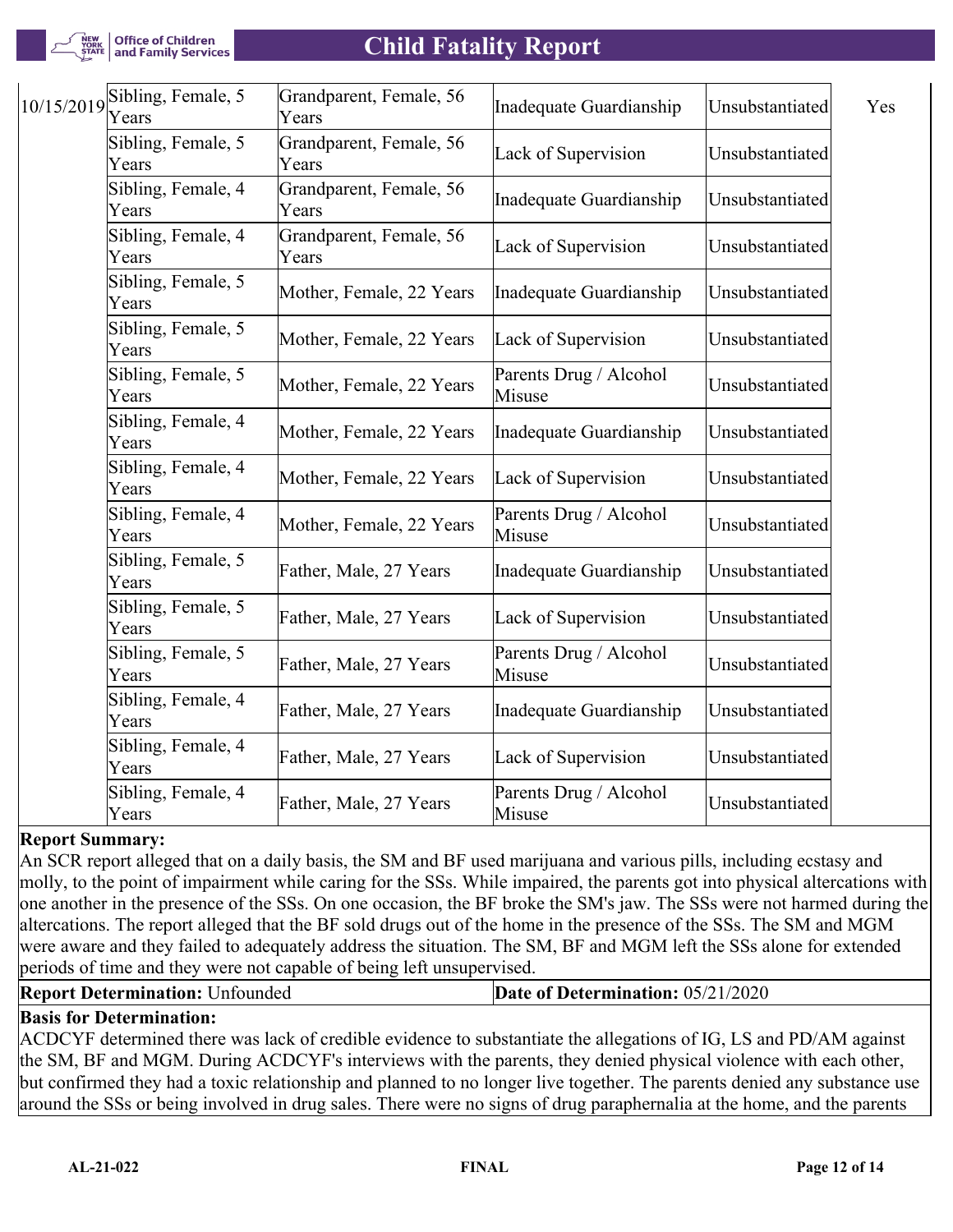

were observed to be sober. The SS reported they felt safe at home and did not appear frightened. Attempts to interview the MGM were unsuccessful. According to information obtained from the SM, the MGM was not a PLR.

### **OCFS Review Results:**

Within 24-hours of receipt of the SCR report, ACDCYF completed a CPS history check, conducted a home visit, interviewed the mother and father and attempted to engage the siblings in an interview. ACDCYF did not document any attempted contact with the family or collaterals between 10/16/19 and 5/14/20. ACDCYF learned the sibling was not up to date on medical appointments, and notified the mother in writing. ACDCYF documented attempted phone calls with the grandmother on 5/14/20 and 5/19/20 to no avail. The mother was provided information regarding domestic violence services. It was not documented that notification of existence letters were provided.

**Are there Required Actions related to the compliance issue(s)?**  $\boxtimes$  Yes  $\Box$  No

#### **Issue:**

Failure to provide notice of report

#### **Summary:**

The record did not reflect that the mother, father and grandmother were notified of the SCR report in writing.

#### **Legal Reference:**

18 NYCRR 432.2(b)(3)(ii)(f)

#### **Action:**

ACDCYF will mail or deliver notification letters to subject(s), parent(s), and any other adult(s) named in the report within the first seven days following the receipt of the report. When other persons are identified as residing in the household and added to the case, they will be notified in writing as well.

#### **PIP Requirement:**

The Albany Regional Office informed there is currently an existing PIP in place for this issue, as a result of a prior finding by OCFS. ACDCYF will continue to work on this issue and revise their current PIP if deemed necessary.

#### **Issue:**

Pre-Determination/Assessment of Current Safety/Risk

#### **Summary:**

ACDCYF did not document any attempted casework or collateral contact between 10/15/19 and 5/14/20. Although attempted phone calls were made to the mother prior to case closure on 5/21/20, ACDCYF was provided with the mother's new address and did not document attempts to assess the siblings' safety at case closure.

#### **Legal Reference:**

18 NYCRR 432.2 (b)(3)(iii)(b)

#### **Action:**

Prior to making a determination the investigation shall include, but not be limited to, an assessment of the current safety and the risk of future abuse and maltreatment to the child(ren) in the home and documenting such assessment in the form and manner provided by OCFS.

**CPS - Investigative History More Than Three Years Prior to the Fatality**

In 2015, the mother had an unfounded CPS investigation in regard to mother testing positive for marijuana at the time of the 5-year-old sibling's birth.

In 2015, the father of the siblings had an unfounded CPS investigation. The SCR report was in regard to concerns that the siblings' father punched the mother in the jaw in the presence of the 7-year-old sibling, causing the mother to have a broken jaw which required surgery.

In 2018, there was an unfounded CPS investigation regarding the siblings against the mother and the siblings' father. The